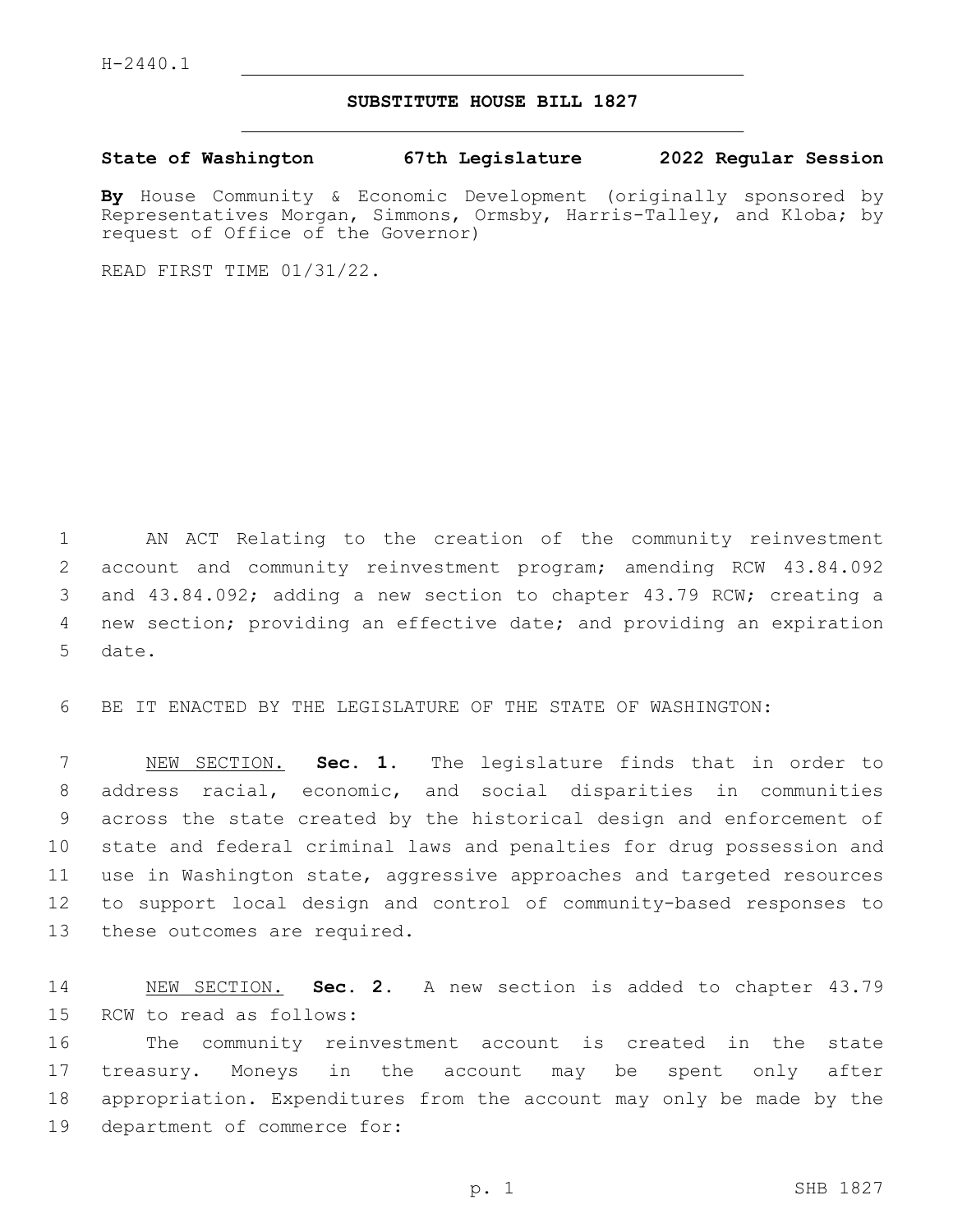(1) Economic development, which includes addressing wealth disparities to promote asset building such as home ownership and expanding access to financial resources including, but not limited to, grants and loans for small businesses and entrepreneurs, financial literacy training, and other small business training and 6 support activities;

 (2) Civil and criminal legal assistance to provide postconviction relief and case assistance, including the expungement of criminal 9 records and vacation of criminal convictions;

 (3) Community-based violence intervention and prevention 11 services;

 (4) Reentry services to facilitate successful transitions for persons formerly incarcerated in an adult correctional facility or 14 juvenile residential facility in Washington; and

 (5) Supporting statutory priorities for 911 funding, 911 emergency communications system procurement, operation, management, administrative costs, modernization, training, public education, hardware, software, technology, and support for public safety 19 answering points.

 **Sec. 3.** RCW 43.84.092 and 2021 c 199 s 504 are each amended to 21 read as follows:

 (1) All earnings of investments of surplus balances in the state treasury shall be deposited to the treasury income account, which account is hereby established in the state treasury.

 (2) The treasury income account shall be utilized to pay or receive funds associated with federal programs as required by the federal cash management improvement act of 1990. The treasury income account is subject in all respects to chapter 43.88 RCW, but no appropriation is required for refunds or allocations of interest earnings required by the cash management improvement act. Refunds of interest to the federal treasury required under the cash management improvement act fall under RCW 43.88.180 and shall not require appropriation. The office of financial management shall determine the amounts due to or from the federal government pursuant to the cash management improvement act. The office of financial management may direct transfers of funds between accounts as deemed necessary to implement the provisions of the cash management improvement act, and this subsection. Refunds or allocations shall occur prior to the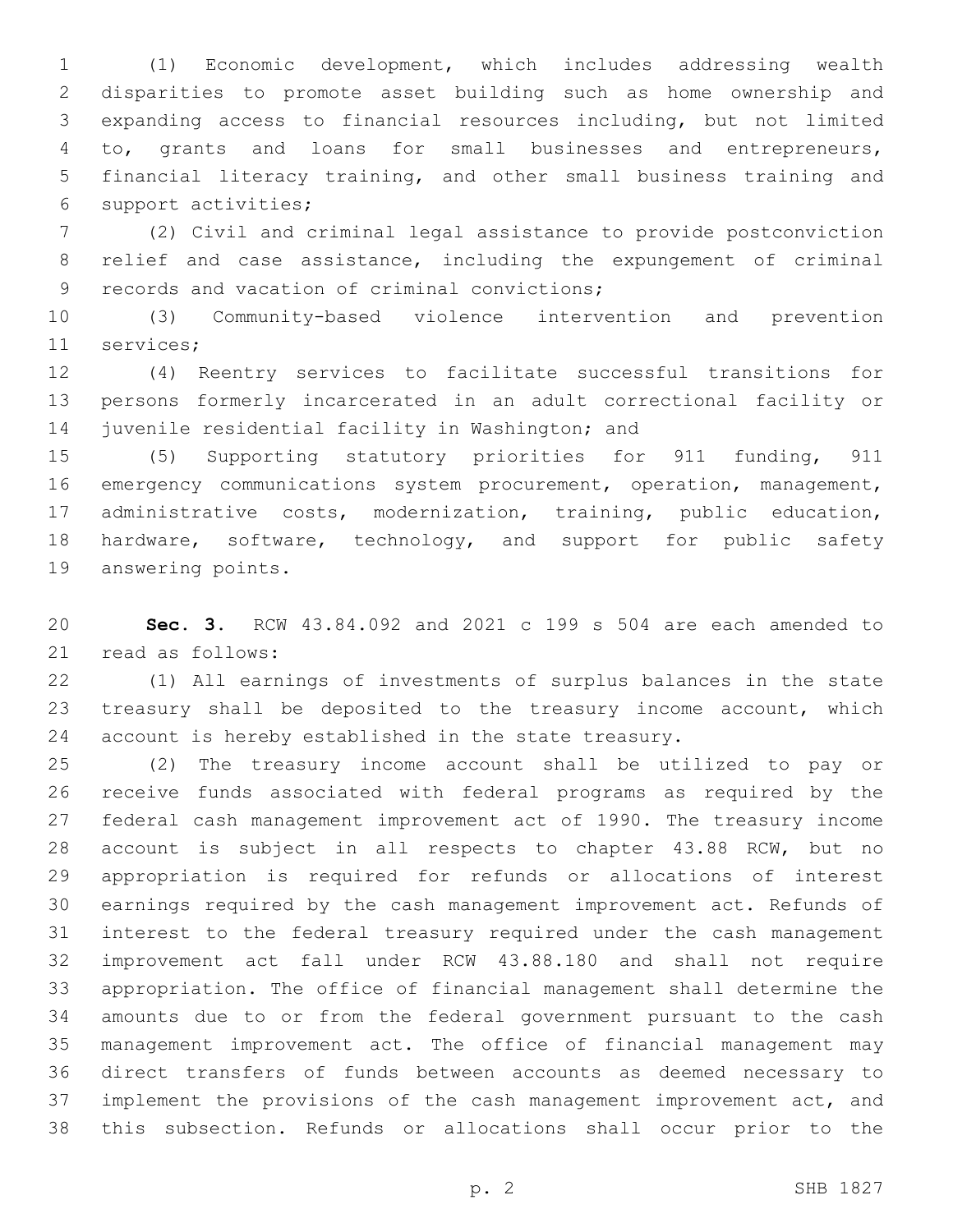distributions of earnings set forth in subsection (4) of this 2 section.

 (3) Except for the provisions of RCW 43.84.160, the treasury income account may be utilized for the payment of purchased banking services on behalf of treasury funds including, but not limited to, depository, safekeeping, and disbursement functions for the state treasury and affected state agencies. The treasury income account is subject in all respects to chapter 43.88 RCW, but no appropriation is required for payments to financial institutions. Payments shall occur prior to distribution of earnings set forth in subsection (4) of this 11 section.

 (4) Monthly, the state treasurer shall distribute the earnings credited to the treasury income account. The state treasurer shall credit the general fund with all the earnings credited to the 15 treasury income account except:

 (a) The following accounts and funds shall receive their proportionate share of earnings based upon each account's and fund's average daily balance for the period: The abandoned recreational vehicle disposal account, the aeronautics account, the Alaskan Way viaduct replacement project account, the ambulance transport fund, the brownfield redevelopment trust fund account, the budget stabilization account, the capital vessel replacement account, the capitol building construction account, the Central Washington University capital projects account, the charitable, educational, 25 penal and reformatory institutions account, the Chehalis basin account, the Chehalis basin taxable account, the cleanup settlement account, the Columbia river basin water supply development account, the Columbia river basin taxable bond water supply development account, the Columbia river basin water supply revenue recovery account, the common school construction fund, the community forest 31 trust account, the community reinvestment account, the connecting Washington account, the county arterial preservation account, the county criminal justice assistance account, the deferred compensation administrative account, the deferred compensation principal account, the department of licensing services account, the department of retirement systems expense account, the developmental disabilities community services account, the diesel idle reduction account, the drinking water assistance account, the administrative subaccount of the drinking water assistance account, the early learning facilities development account, the early learning facilities revolving account,

p. 3 SHB 1827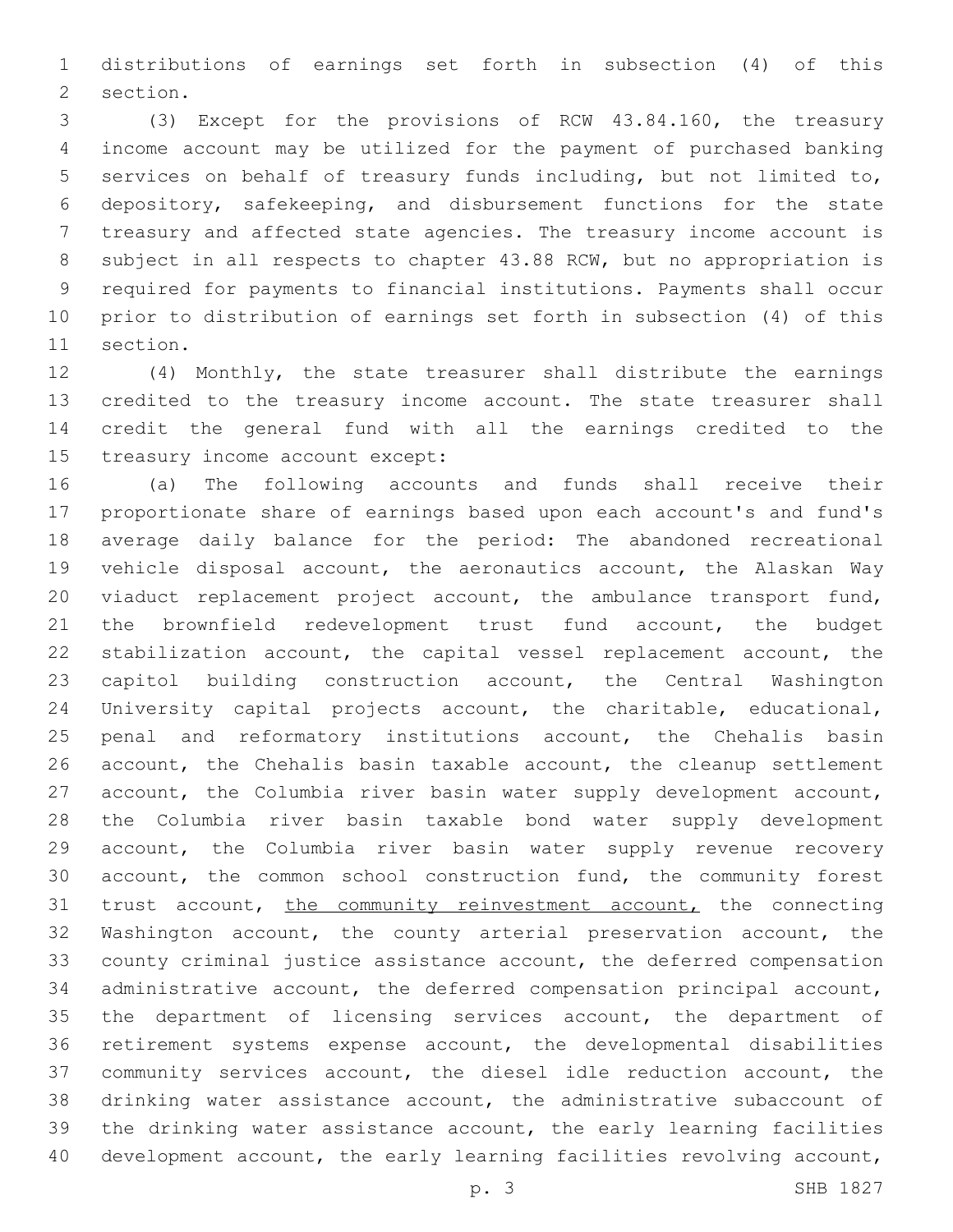the Eastern Washington University capital projects account, the education construction fund, the education legacy trust account, the election account, the electric vehicle account, the energy freedom account, the energy recovery act account, the essential rail assistance account, The Evergreen State College capital projects account, the fair start for kids account, the ferry bond retirement fund, the fish, wildlife, and conservation account, the freight mobility investment account, the freight mobility multimodal account, the grade crossing protective fund, the public health services 10 account, the state higher education construction account, the higher 11 education construction account, the higher education retirement plan 12 supplemental benefit fund, the highway bond retirement fund, the highway infrastructure account, the highway safety fund, the hospital 14 safety net assessment fund, the Interstate 405 and state route number 167 express toll lanes account, the judges' retirement account, the judicial retirement administrative account, the judicial retirement principal account, the limited fish and wildlife account, the local leasehold excise tax account, the local real estate excise tax account, the local sales and use tax account, the marine resources stewardship trust account, the medical aid account, the money- purchase retirement savings administrative account, the money- purchase retirement savings principal account, the motor vehicle fund, the motorcycle safety education account, the multimodal transportation account, the multiuse roadway safety account, the municipal criminal justice assistance account, the oyster reserve land account, the pension funding stabilization account, the perpetual surveillance and maintenance account, the pilotage account, the pollution liability insurance agency underground storage tank revolving account, the public employees' retirement system plan 1 account, the public employees' retirement system combined plan 2 and plan 3 account, the public facilities construction loan revolving account, the public health supplemental account, the public works assistance account, the Puget Sound capital construction account, the Puget Sound ferry operations account, the Puget Sound Gateway facility account, the Puget Sound taxpayer accountability account, the real estate appraiser commission account, the recreational vehicle account, the regional mobility grant program account, the resource management cost account, the rural arterial trust account, the rural mobility grant program account, the rural Washington loan fund, the sexual assault prevention and response account, the site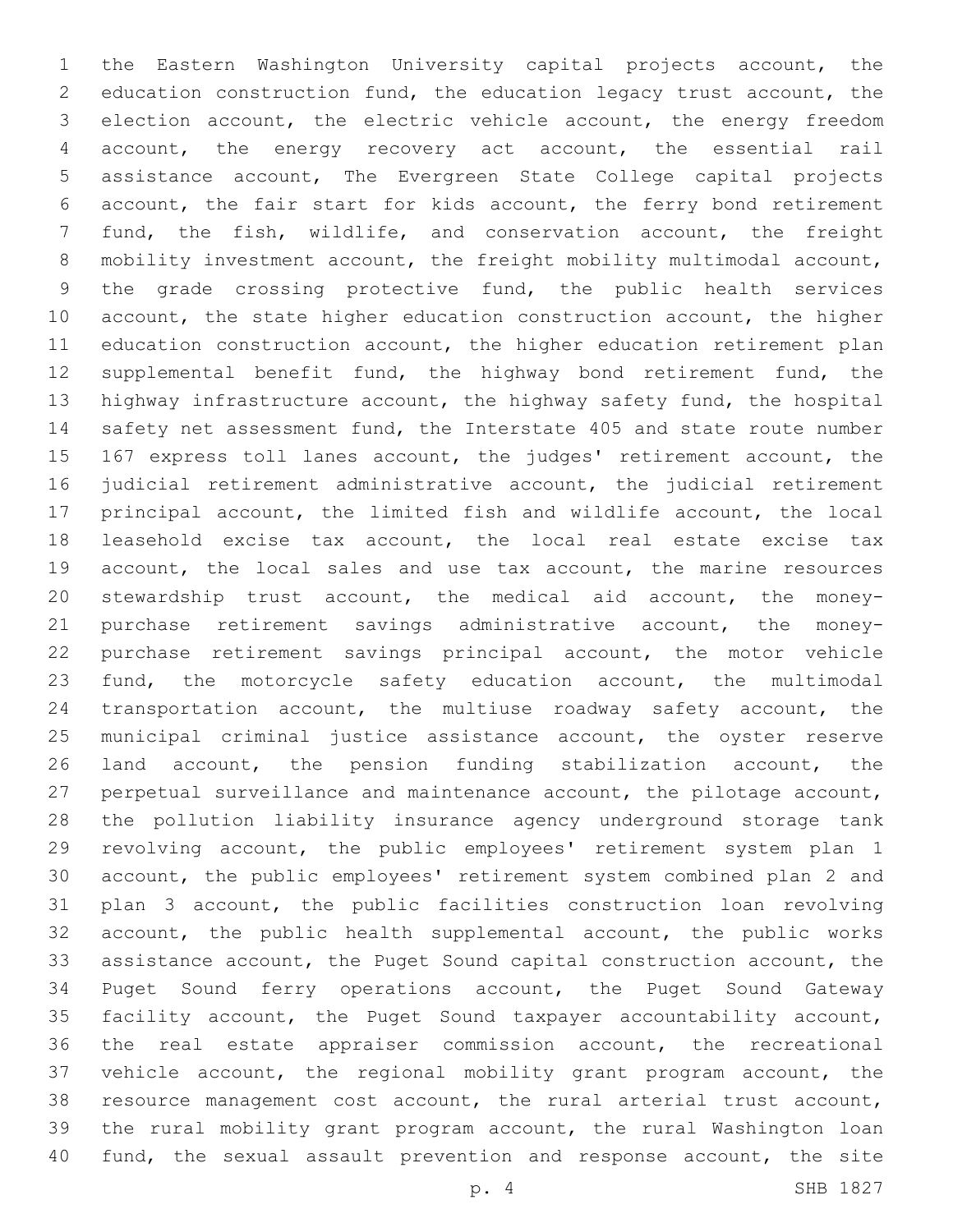closure account, the skilled nursing facility safety net trust fund, the small city pavement and sidewalk account, the special category C account, the special wildlife account, the state investment board expense account, the state investment board commingled trust fund accounts, the state patrol highway account, the state reclamation revolving account, the state route number 520 civil penalties account, the state route number 520 corridor account, the statewide broadband account, the statewide tourism marketing account, the supplemental pension account, the Tacoma Narrows toll bridge account, the teachers' retirement system plan 1 account, the teachers' retirement system combined plan 2 and plan 3 account, the tobacco prevention and control account, the tobacco settlement account, the toll facility bond retirement account, the transportation 2003 14 account (nickel account), the transportation equipment fund, the 15 transportation future funding program account, the transportation improvement account, the transportation improvement board bond retirement account, the transportation infrastructure account, the transportation partnership account, the traumatic brain injury 19 account, the University of Washington bond retirement fund, the University of Washington building account, the voluntary cleanup account, the volunteer firefighters' and reserve officers' relief and pension principal fund, the volunteer firefighters' and reserve officers' administrative fund, the vulnerable roadway user education account, the Washington judicial retirement system account, the Washington law enforcement officers' and firefighters' system plan 1 retirement account, the Washington law enforcement officers' and firefighters' system plan 2 retirement account, the Washington public safety employees' plan 2 retirement account, the Washington school employees' retirement system combined plan 2 and 3 account, the Washington state patrol retirement account, the Washington State University building account, the Washington State University bond retirement fund, the water pollution control revolving administration account, the water pollution control revolving fund, the Western Washington University capital projects account, the Yakima integrated plan implementation account, the Yakima integrated plan implementation revenue recovery account, and the Yakima integrated plan implementation taxable bond account. Earnings derived from investing balances of the agricultural permanent fund, the normal school permanent fund, the permanent common school fund, the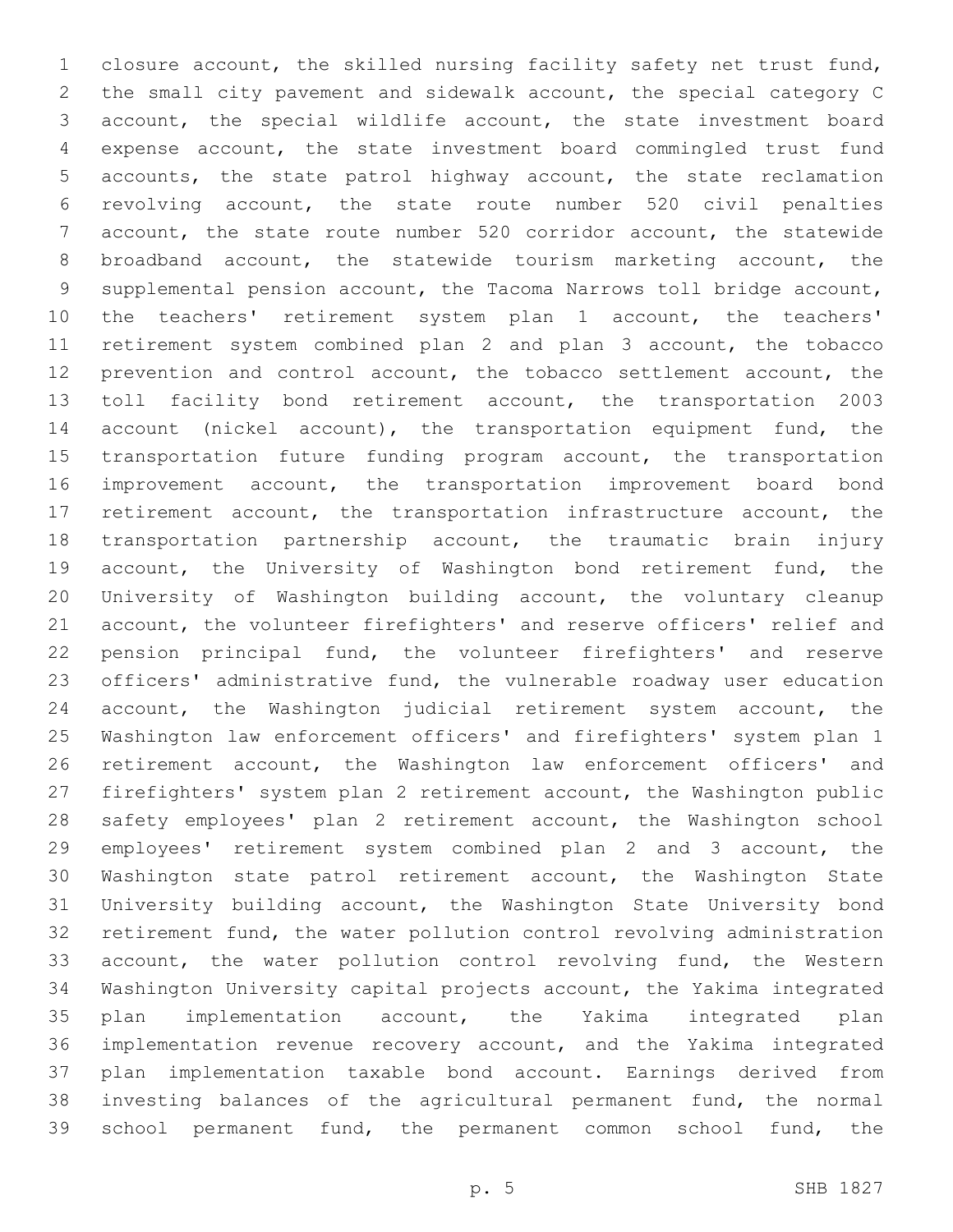scientific permanent fund, and the state university permanent fund shall be allocated to their respective beneficiary accounts.

 (b) Any state agency that has independent authority over accounts or funds not statutorily required to be held in the state treasury that deposits funds into a fund or account in the state treasury pursuant to an agreement with the office of the state treasurer shall receive its proportionate share of earnings based upon each account's 8 or fund's average daily balance for the period.

 (5) In conformance with Article II, section 37 of the state Constitution, no treasury accounts or funds shall be allocated earnings without the specific affirmative directive of this section.

 **Sec. 4.** RCW 43.84.092 and 2021 c 199 s 505 are each amended to 13 read as follows:

 (1) All earnings of investments of surplus balances in the state 15 treasury shall be deposited to the treasury income account, which account is hereby established in the state treasury.

 (2) The treasury income account shall be utilized to pay or receive funds associated with federal programs as required by the federal cash management improvement act of 1990. The treasury income account is subject in all respects to chapter 43.88 RCW, but no appropriation is required for refunds or allocations of interest earnings required by the cash management improvement act. Refunds of interest to the federal treasury required under the cash management improvement act fall under RCW 43.88.180 and shall not require appropriation. The office of financial management shall determine the amounts due to or from the federal government pursuant to the cash management improvement act. The office of financial management may direct transfers of funds between accounts as deemed necessary to implement the provisions of the cash management improvement act, and this subsection. Refunds or allocations shall occur prior to the distributions of earnings set forth in subsection (4) of this 32 section.

 (3) Except for the provisions of RCW 43.84.160, the treasury income account may be utilized for the payment of purchased banking services on behalf of treasury funds including, but not limited to, depository, safekeeping, and disbursement functions for the state treasury and affected state agencies. The treasury income account is subject in all respects to chapter 43.88 RCW, but no appropriation is required for payments to financial institutions. Payments shall occur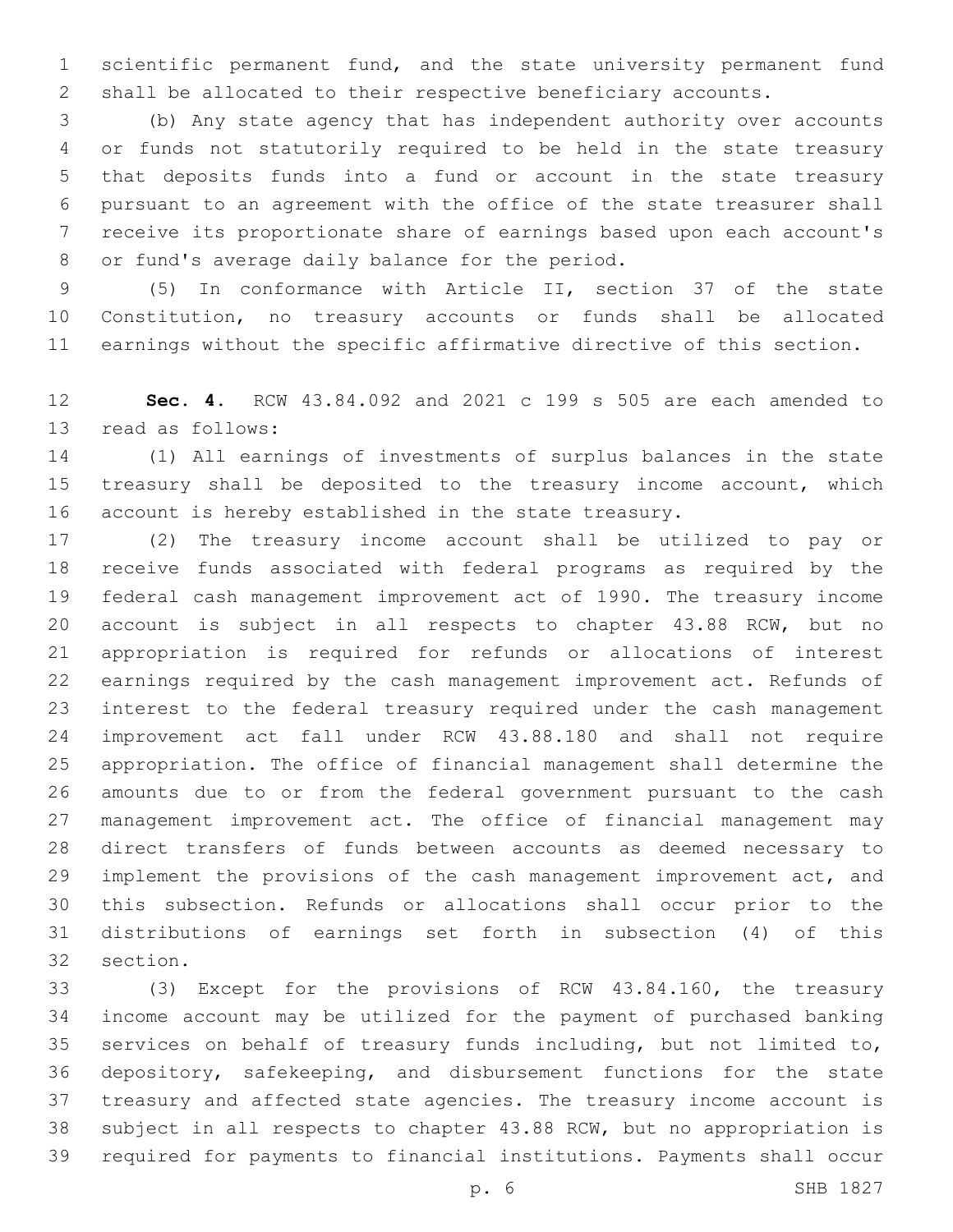prior to distribution of earnings set forth in subsection (4) of this 2 section.

 (4) Monthly, the state treasurer shall distribute the earnings credited to the treasury income account. The state treasurer shall credit the general fund with all the earnings credited to the 6 treasury income account except:

 (a) The following accounts and funds shall receive their proportionate share of earnings based upon each account's and fund's average daily balance for the period: The abandoned recreational vehicle disposal account, the aeronautics account, the Alaskan Way viaduct replacement project account, the brownfield redevelopment trust fund account, the budget stabilization account, the capital vessel replacement account, the capitol building construction account, the Central Washington University capital projects account, the charitable, educational, penal and reformatory institutions account, the Chehalis basin account, the Chehalis basin taxable 17 account, the cleanup settlement account, the Columbia river basin water supply development account, the Columbia river basin taxable bond water supply development account, the Columbia river basin water supply revenue recovery account, the common school construction fund, 21 the community forest trust account, the community reinvestment account, the connecting Washington account, the county arterial preservation account, the county criminal justice assistance account, the deferred compensation administrative account, the deferred compensation principal account, the department of licensing services account, the department of retirement systems expense account, the developmental disabilities community services account, the diesel idle reduction account, the drinking water assistance account, the administrative subaccount of the drinking water assistance account, the early learning facilities development account, the early learning facilities revolving account, the Eastern Washington University capital projects account, the education construction fund, the education legacy trust account, the election account, the electric vehicle account, the energy freedom account, the energy recovery act account, the essential rail assistance account, The Evergreen State College capital projects account, the fair start for kids account, the ferry bond retirement fund, the fish, wildlife, and conservation account, the freight mobility investment account, the freight mobility multimodal account, the grade crossing protective fund, the 40 public health services account, the state higher education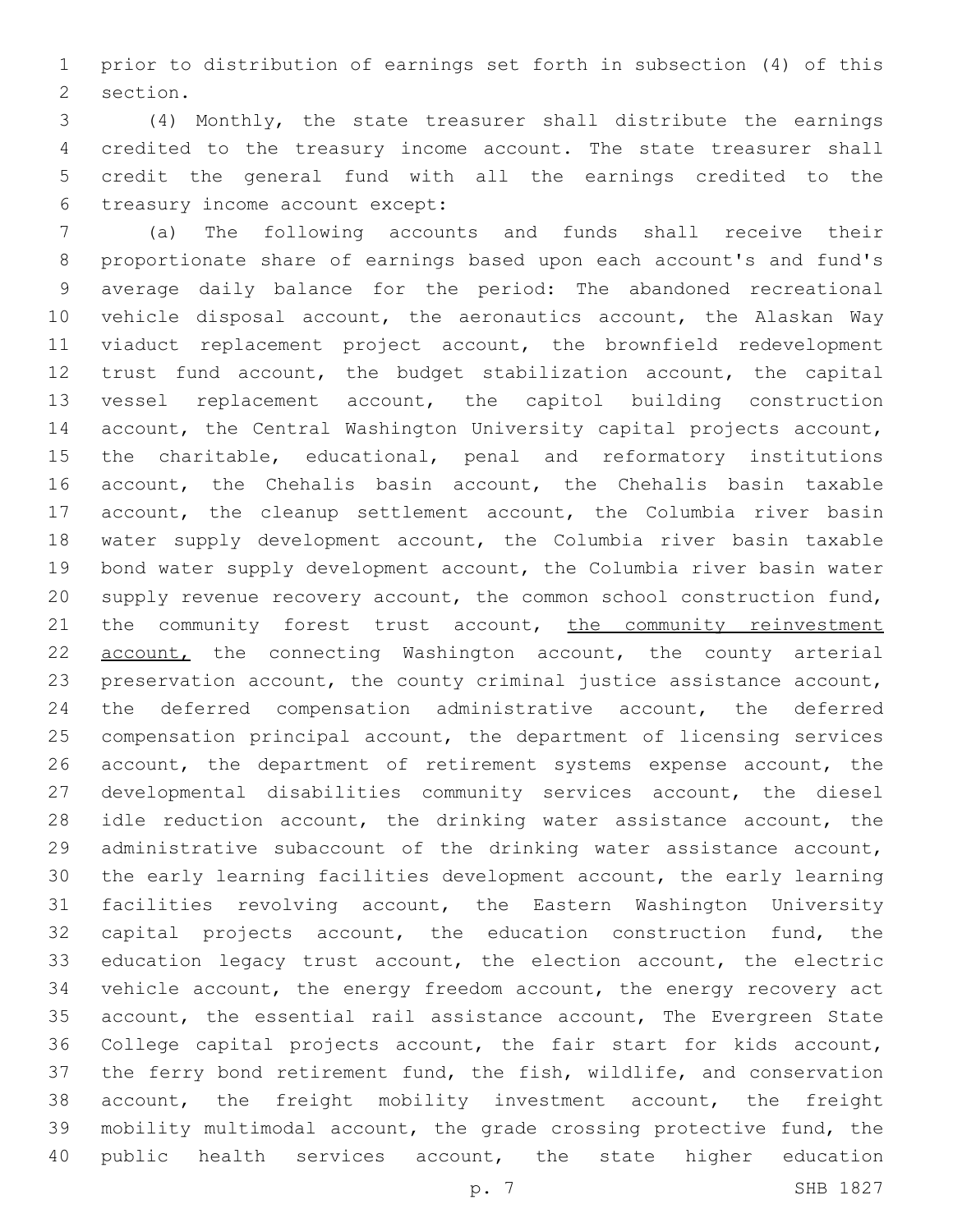construction account, the higher education construction account, the higher education retirement plan supplemental benefit fund, the highway bond retirement fund, the highway infrastructure account, the highway safety fund, the hospital safety net assessment fund, the Interstate 405 and state route number 167 express toll lanes account, the judges' retirement account, the judicial retirement administrative account, the judicial retirement principal account, the limited fish and wildlife account, the local leasehold excise tax account, the local real estate excise tax account, the local sales and use tax account, the marine resources stewardship trust account, the medical aid account, the money-purchase retirement savings administrative account, the money-purchase retirement savings 13 principal account, the motor vehicle fund, the motorcycle safety education account, the multimodal transportation account, the multiuse roadway safety account, the municipal criminal justice 16 assistance account, the oyster reserve land account, the pension funding stabilization account, the perpetual surveillance and maintenance account, the pilotage account, the pollution liability insurance agency underground storage tank revolving account, the public employees' retirement system plan 1 account, the public employees' retirement system combined plan 2 and plan 3 account, the public facilities construction loan revolving account, the public health supplemental account, the public works assistance account, the Puget Sound capital construction account, the Puget Sound ferry 25 operations account, the Puget Sound Gateway facility account, the Puget Sound taxpayer accountability account, the real estate appraiser commission account, the recreational vehicle account, the regional mobility grant program account, the resource management cost account, the rural arterial trust account, the rural mobility grant program account, the rural Washington loan fund, the sexual assault prevention and response account, the site closure account, the skilled nursing facility safety net trust fund, the small city pavement and sidewalk account, the special category C account, the special wildlife account, the state investment board expense account, the state investment board commingled trust fund accounts, the state patrol highway account, the state reclamation revolving account, the state route number 520 civil penalties account, the state route number 520 corridor account, the statewide broadband account, the statewide tourism marketing account, the supplemental pension account, the Tacoma Narrows toll bridge account, the teachers'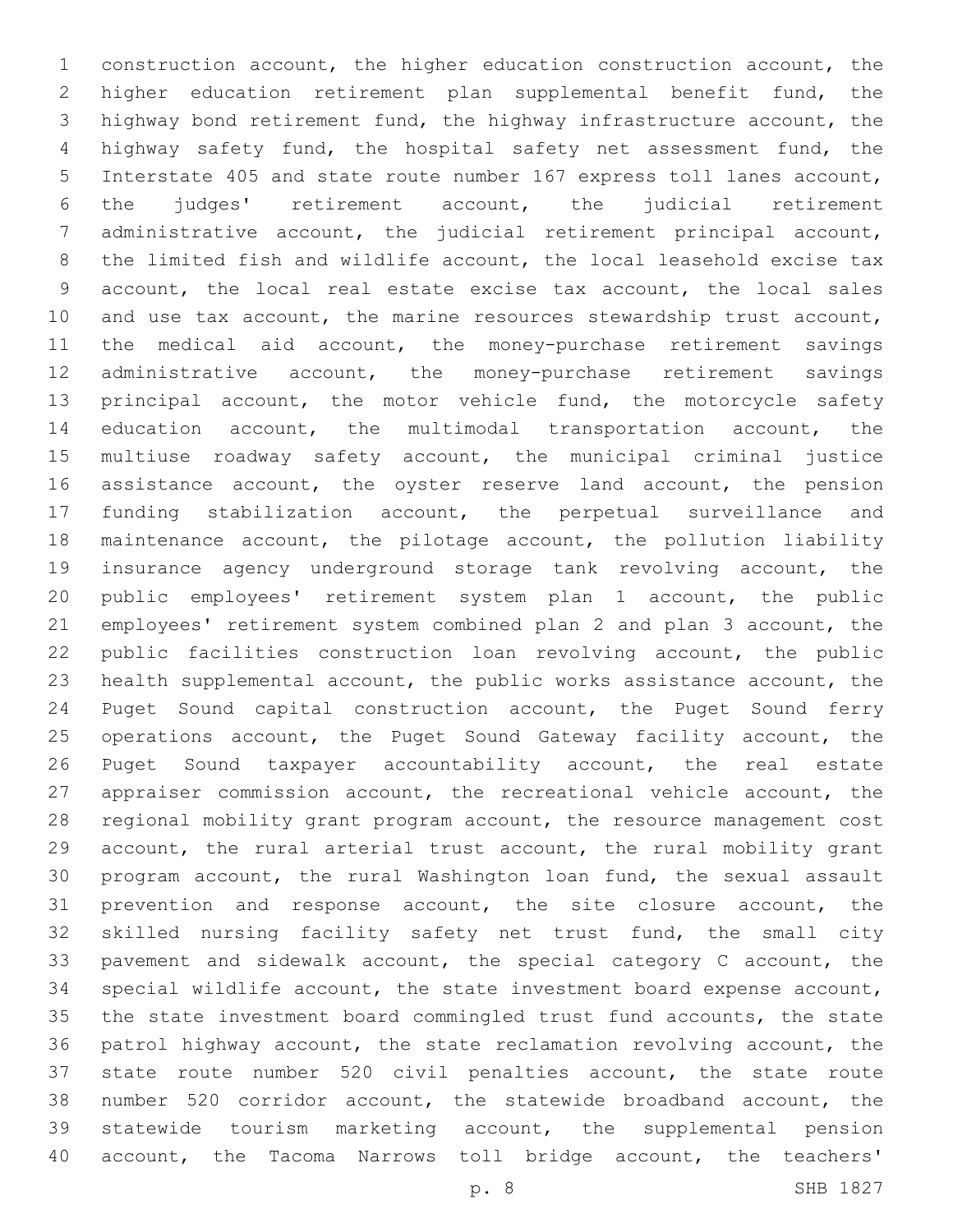retirement system plan 1 account, the teachers' retirement system combined plan 2 and plan 3 account, the tobacco prevention and control account, the tobacco settlement account, the toll facility bond retirement account, the transportation 2003 account (nickel account), the transportation equipment fund, the transportation future funding program account, the transportation improvement account, the transportation improvement board bond retirement account, the transportation infrastructure account, the transportation partnership account, the traumatic brain injury 10 account, the University of Washington bond retirement fund, the University of Washington building account, the voluntary cleanup account, the volunteer firefighters' and reserve officers' relief and pension principal fund, the volunteer firefighters' and reserve officers' administrative fund, the vulnerable roadway user education 15 account, the Washington judicial retirement system account, the Washington law enforcement officers' and firefighters' system plan 1 retirement account, the Washington law enforcement officers' and firefighters' system plan 2 retirement account, the Washington public safety employees' plan 2 retirement account, the Washington school employees' retirement system combined plan 2 and 3 account, the 21 Washington state patrol retirement account, the Washington State University building account, the Washington State University bond retirement fund, the water pollution control revolving administration 24 account, the water pollution control revolving fund, the Western Washington University capital projects account, the Yakima integrated plan implementation account, the Yakima integrated plan implementation revenue recovery account, and the Yakima integrated plan implementation taxable bond account. Earnings derived from investing balances of the agricultural permanent fund, the normal school permanent fund, the permanent common school fund, the scientific permanent fund, and the state university permanent fund shall be allocated to their respective beneficiary accounts.

 (b) Any state agency that has independent authority over accounts or funds not statutorily required to be held in the state treasury that deposits funds into a fund or account in the state treasury pursuant to an agreement with the office of the state treasurer shall receive its proportionate share of earnings based upon each account's 38 or fund's average daily balance for the period.